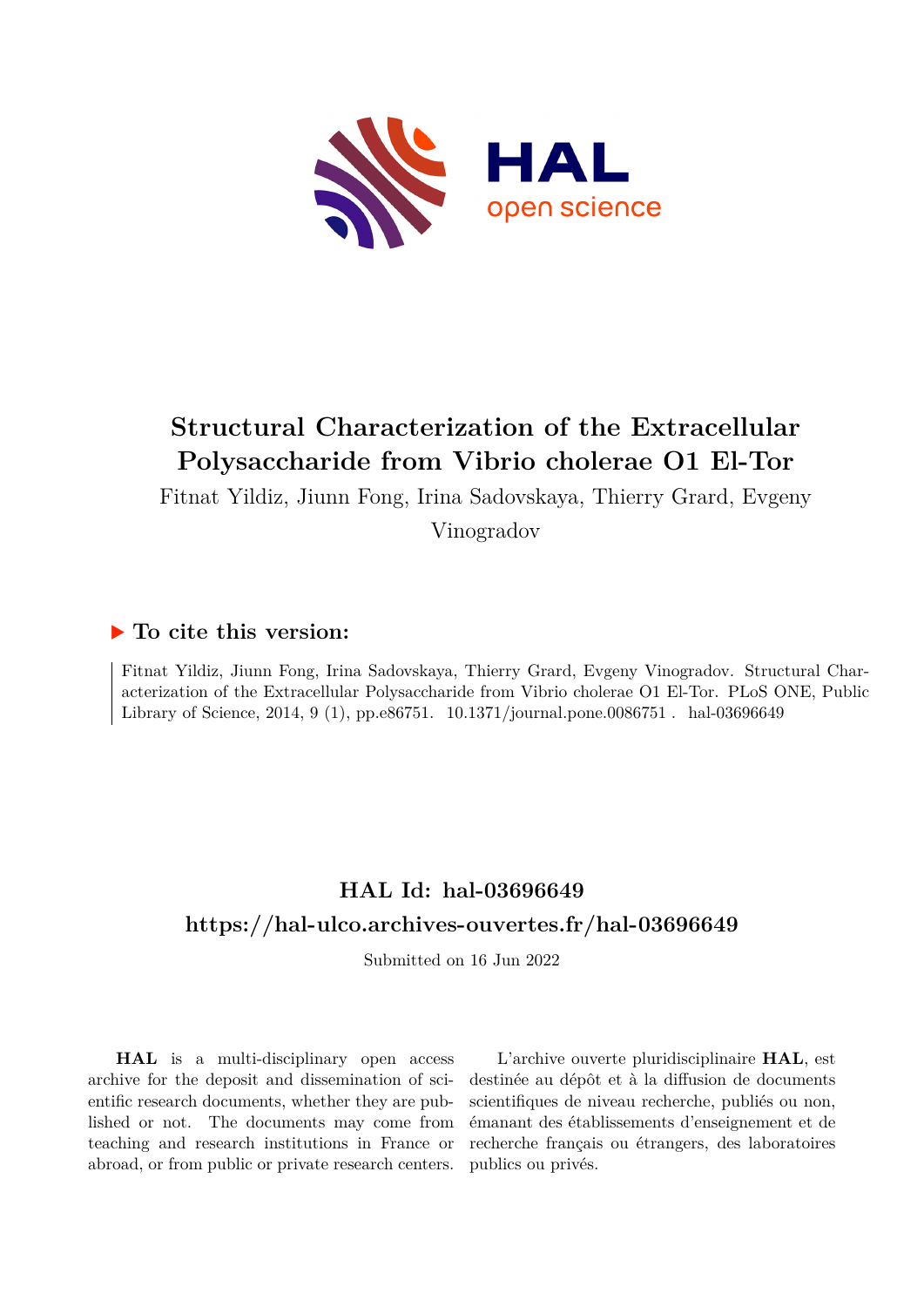# Structural Characterization of the Extracellular Polysaccharide from Vibrio cholerae O1 El-Tor

### Fitnat Yildiz<sup>1</sup>, Jiunn Fong<sup>1</sup>, Irina Sadovskaya<sup>3</sup>, Thierry Grard<sup>3</sup>, Evgeny Vinogradov<sup>2</sup>\*

1 Department of Microbiology and Environmental Toxicology, University of California Santa Cruz, Santa Cruz, California, United States of America, 2 National Research Council, Ottawa, Ontario, Canada, 3 Université du Littoral-Côte d'Opale, Boulogne-sur-mer, France

#### Abstract

The ability to form biofilms is important for environmental survival, transmission, and infectivity of Vibrio cholerae, the causative agent of cholera in humans. To form biofilms, V. cholerae produces an extracellular matrix composed of proteins, nucleic acids and a glycoconjugate, termed Vibrio exopolysaccharide (VPS). Here, we present the data on isolation and characterization of the polysaccharide part of the VPS (VPS-PS), which has the following structure:

 $(-4)-\alpha$  - GulpNAcAGly3OAc -  $(1-4)-\beta$  - D - Glcp -  $(1-4)-\alpha$  - Glcp -  $(1-4)-\alpha$  - D - Galp -  $(1-$ 

where  $\alpha$ -D-Glc is partially ( $\sim$ 20%) replaced with  $\alpha$ -D-GlcNAc.  $\alpha$ -GulNAcAGly is an amide between 2-acetamido-2-deoxy- $\alpha$ guluronic acid and glycine. Apparently, the polysaccharide is bound to a yet unidentified component, which gives it high viscosity and completely suppresses any NMR signals belonging to the sugar chains of the VPS. The only reliable method to remove this component at present is a treatment of the whole glycoconjugate with concentrated hydrochloric acid.

Citation: Yildiz F, Fong J, Sadovskaya I, Grard T, Vinogradov E (2014) Structural Characterization of the Extracellular Polysaccharide from Vibrio cholerae O1 El-Tor. PLoS ONE 9(1): e86751. doi:10.1371/journal.pone.0086751

Editor: Christiane Forestier, Université d'Auvergne Clermont 1, France

Received July 23, 2013; Accepted December 15, 2013; Published January 24, 2014

Copyright: © 2014 Yildiz et al. This is an open-access article distributed under the terms of the Creative Commons Attribution License, which permits unrestricted use, distribution, and reproduction in any medium, provided the original author and source are credited.

Funding: This work was supported by an NIH grant R01-AI055987. The funders had no role in study design, data collection and analysis, decision to publish, or preparation of the manuscript.

Competing Interests: The authors have declared that no competing interests exist.

\* E-mail: evguenii.vinogradov@nrc.ca

#### Introduction

The facultative human pathogen Vibrio cholerae is responsible for cholera, a significant disease in developing countries and areas impacted by natural and man-made disasters [1,2]. V. cholerae is able to form biofilms - i.e., matrix-enclosed surface-associated communities, which is critical for it environmental survival, transmission and infectivity [3,4]. In aquatic environments, V. cholerae forms biofilms on surfaces of phytoplankton, zooplankton, aquatic plants, crustaceans, and insects [5–9]. In addition, surface waters of cholera endemic areas harbor V. cholerae as clumps or biofilm-like aggregates, and removal of particles  $>20 \mu m$  in diameter from water can decrease cholera incidence by half [10,11]. It is well accepted that biofilm formation in aquatic ecosystems both enhances survival and persistence of V. cholerae, by providing nutrients and protection from protozoan grazing and phage predation [12], and that it plays a critical role in the transmission of the pathogen.

V. cholerae also forms biofilms while inside infected individuals. Stool samples from cholera patients contain V. cholerae both in biofilm-like clumps and in a planktonic form [4]. The average infectivity of biofilm-like clumps is higher than that of planktonic cells, and growth in biofilm induces a hyper-infectious phenotype, suggesting that V. cholerae biofilms are important in the disease process [4,13].

Biofilm formation depends on production of a biofilm matrix i.e., exopolysaccharides, proteins, and nucleic acids [14]. In many bacteria exopolysaccharides represent a major portion of the biofilm matrix; and mutants unable to produce exopolysaccharides are impaired in biofilm formation [15]. Forexample, the opportunictics human pathogen Pseudomonas aeruginosa has the capacity to produce several polysaccharides that contribute to biofilm formation. One of them is alginate, produced by mucoid P. aeruginosa strains isolated from patients with cystic fibrosis. Alginate is a partially O-acetylated unbranched heteropolymer of  $\beta$ - 1–4 linked D-mannuronic acid and L-guluronic acid residues. P. aeruginosa strains with enhanced alginate production form biofilms that have highly structured architecture,and are resistant to the antibiotic tobramycin [16]. Non-mucoid P. aeruginosa strains produce Psl and/or Pel. Psl polysaccaride is consist of a branched pentasaccharide repeating unit composed of D-mannose, D-glucose and L-rhamnose residues [17]. Pel is a glucose-rich polysaccharide of unknown structure [18]. Pel polysaccharide is involved in maintaining cell-cell interactions in biofilms, while Psl appears to be the primary structural polysaccharide for maintenance of mature biofilm architecture [19].

Polysaccharide intercellular adhesin (PIA) or polymeric N-acetyl-glucosamine (PNAG), consisting of partially N-deacylated poly-1,6-b-GlcNAc, plays critical roles in Staphylococcus aureus and Staphylococcus epidermidis biofilm development [20], [21]. PIA-like polymers also serve as adhesins that stabilize biofilms of E. coli [22].

The importance of exopolysaccharides in biofilm formation has also been recognized in Vibrio spp. Vibrio fischeri uses symbiosis polysaccharide biofilms,Syp, to colonize its host, the squid Euprymna scolopes [23]. V. parahaemolyticus polysaccharide CPSA contains approximately equal amounts of fucose, galactose,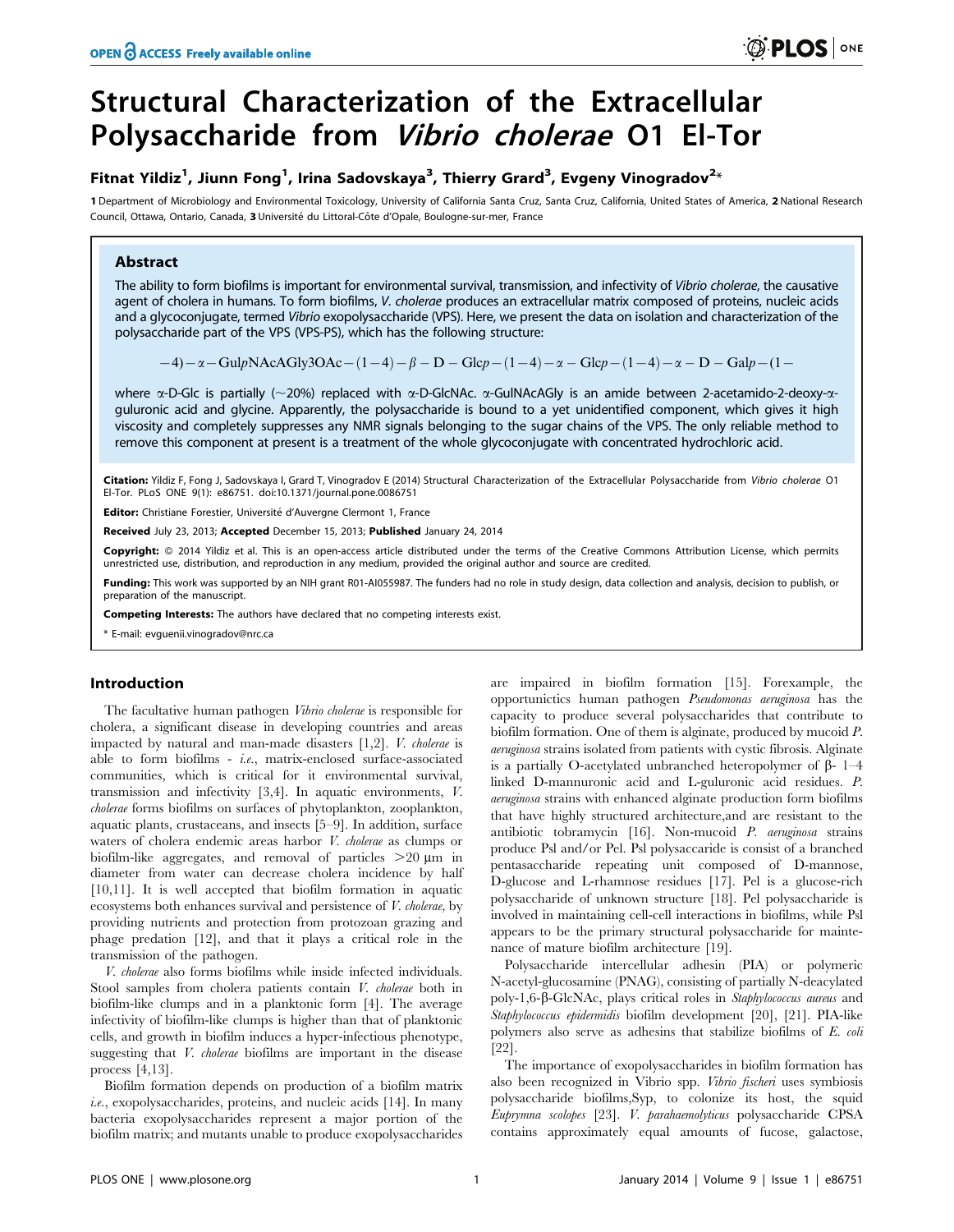

Figure 1. <sup>1</sup>H NMR spectra of the VPS before and after treatment with enzymes (50°C). doi:10.1371/journal.pone.0086751.g001

glucose and N-acetylglucosamine and is critical for biofilm formation [24]. Structures of exopolysaccharides produced by these Vibrio species remains to be determined.

One of the major components of V. cholerae biofilm matrix is Vibrio exopolysaccharide (VPS) [25,26]. The VPS biosynthesis genes are found in two regions on the large chromosome of V. cholerae O1 El Tor [vpsU (VC0916), vpsA-K, VC0917-27 (vps-I cluster); vpsL-Q, VC0934-9 (vps-II cluster)] [26]. Systematic deletion of *vps* genes and phenotypic analysis of *vps* mutants has revealed that most of the genes of the *vps* clusters are required for VPS biosynthesis and biofilm formation [26]. Recent studies using a rabbit ileal loop model system have revealed that VPS is required for in vivo biofilm formation [27]. Infant mouse colonization assays have also revealed that strains unable to produce VPS exhibit a defect in intestinal colonization compared to the wild-type [26]. Taken together, these studies highlight the importance of the biofilm growth mode and VPS production in both the intestinal and transmission phases of V. cholerae's life cycle.

We previoulsy reported composition and linkage analysis of the crude VPS preparations from rugose variant of V. cholerae O1 El Tor [25]. However, the precise chemical structure of VPS was unknown. We report here, for the first time, the chemical structure

of the polysaccharide part of VPS, produced by the V. cholerae O1 El Tor rugose variant, A1552R, secreting high levels of VPS [25]. Characterization of the major structural component of V. cholerae biofilm matrix sets the stage for further structure-function analysis of the biofilm matrix and will facilitate identification of targets to combat this deadly pathogen.

#### Materials and Methods

#### Bacterial Strains and Growth Conditions

Cells of the Vibrio cholerae rugose variant, A1552R (FY\_VC\_2), which produces high level of VPS [26] were routinely grown in Luria-Bertani (LB) medium (1% tryptone, 0.5% yeast extract, 1% NaCl) at  $30^{\circ}$ C.

To isolate biofilm matrix, overnight-grown cultures were spread on cellulose dialysis membranes placed on the surface of M9 agar plates (150 $\times$ 15 mm) supplemented with glucose (10 mM), casamino acids (0.5%) and MEM vitamins and incubated for 48 h at  $30^{\circ}$ C. Bacteria from these plates are harvested and suspended in phosphate-buffered saline (PBS). The samples are shaken on a rotary shaker at  $4^{\circ}$ C for 24 h. During this time, the biofilm matrix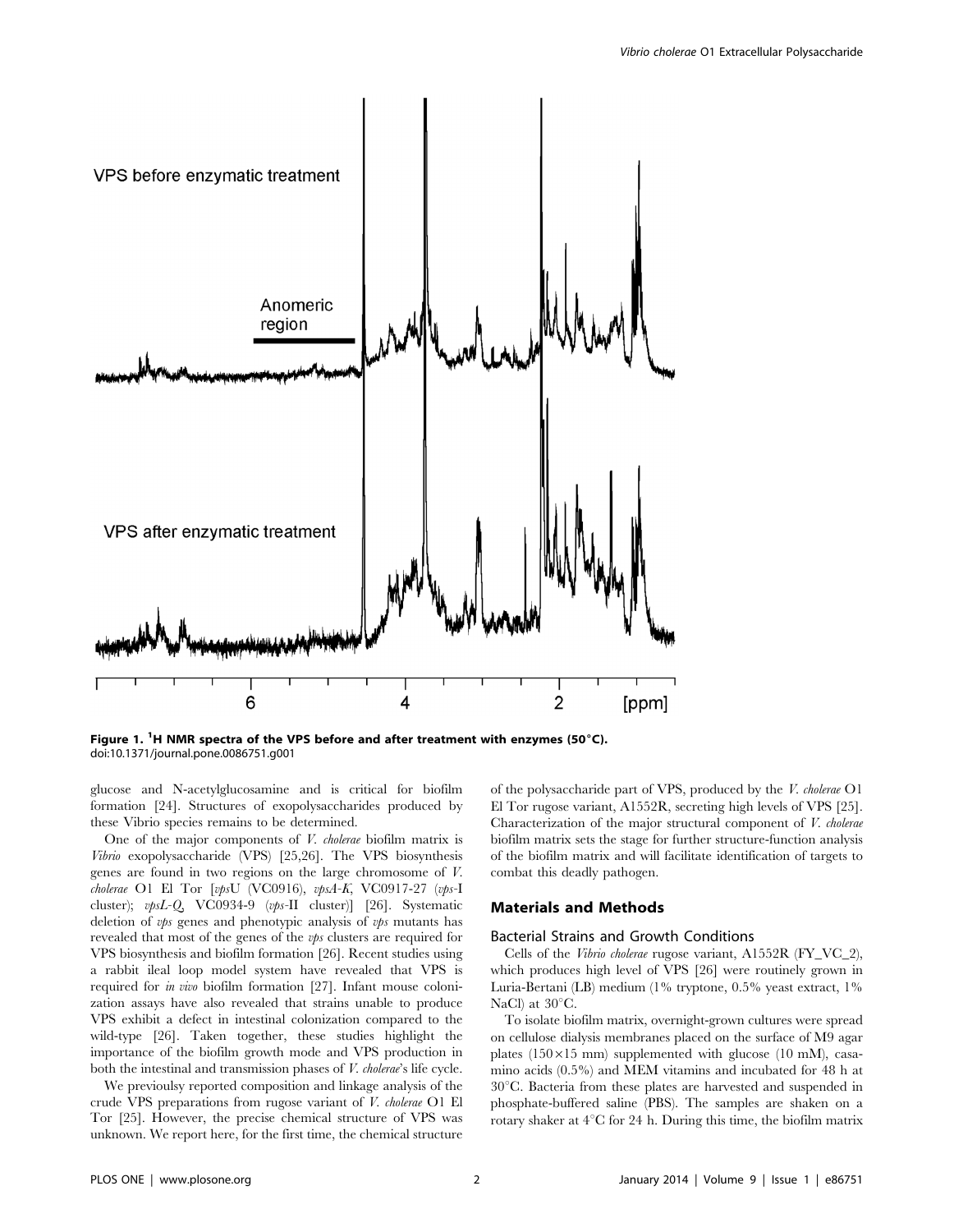Main structure

$$
-4)-\alpha - L-GulpNAcAGly3OAc-(1-4)-\beta - D-Glcp-(1-4)-\alpha - D-Glcp-(1-4)-\alpha - D-Galp-(1-4)-\alpha - D-Galp-(1-4)-\alpha - D-Galp-(1-4)-\alpha - D-Galp-(1-4)-\alpha - D-Galp-(1-4)-\alpha - D-Galp-(1-4)-\alpha - D-Galp-(1-4)-\alpha - D-Galp-(1-4)-\alpha - D-Galp-(1-4)-\alpha - D-Galp-(1-4)-\alpha - D-Galp-(1-4)-\alpha - D-Galp-(1-4)-\alpha - D-Galp-(1-4)-\alpha - D-Galp-(1-4)-\alpha - D-Galp-(1-4)-\alpha - D-Galp-(1-4)-\alpha - D-Galp-(1-4)-\alpha - D-Galp-(1-4)-\alpha - D-Galp-(1-4)-\alpha - D-Galp-(1-4)-\alpha - D-Galp-(1-4)-\alpha - D-Galp-(1-4)-\alpha - D-Galp-(1-4)-\alpha - D-Galp-(1-4)-\alpha - D-Galp-(1-4)-\alpha - D-Galp-(1-4)-\alpha - D-Galp-(1-4)-\alpha - D-Galp-(1-4)-\alpha - D-Galp-(1-4)-\alpha - D-Galp-(1-4)-\alpha - D-Galp-(1-4)-\alpha - D-Galp-(1-4)-\alpha - D-Galp-(1-4)-\alpha - D-Galp-(1-4)-\alpha - D-Galp-(1-4)-\alpha - D-Galp-(1-4)-\alpha - D-Galp-(1-4)-\alpha - D-Galp-(1-4)-\alpha - D-Galp-(1-4)-\alpha - D-Galp-(1-4)-\alpha - D-Galp-(1-4)-\alpha - D-Galp-(1-4)-\alpha - D-Galp-(1-4)-\alpha - D-Galp-(1-4)-\alpha - D-Galp-(1-4)-\alpha - D-Galp-(1-4)-\alpha - D-Galp-(1-4)-\alpha - D-Galp-(1-4)-\alpha - D-Galp-(1-4)-\alpha - D-Galp-(1-4)-\alpha - D-Galp-(1-4)-\alpha - D-Galp-(1-4)-\alpha - D-Galp-(1-4)-\alpha - D-Galp-(1-4)-\alpha - D-Galp-(1-4)-\alpha - D-Galp-(1-4)-\alpha - D-Galp-(1-4)-\alpha - D-Galp-(1-4)-\alpha - D-Galp-(1-4)-\alpha - D-Gal
$$

Minor variant  $(\sim 20\%)$ 

-4)-α-L-GulpNAcAGly3OAc-(1-4)-β-D-Glcp-(1-4)-α-D-GlcpNAc-(1-4)-α-D-Galp-(1- $\overline{E}$  $\overline{F}$  $A''$  $\, {\bf B}$ 

Smith degradation product OS1

Figure 2. Structures of the VPS-PS and its derivative. doi:10.1371/journal.pone.0086751.g002



Figure 3. <sup>1</sup>H-<sup>13</sup>C HSQC spectrum of the VPS-PS with <sup>1</sup>H NMR trace. doi:10.1371/journal.pone.0086751.g003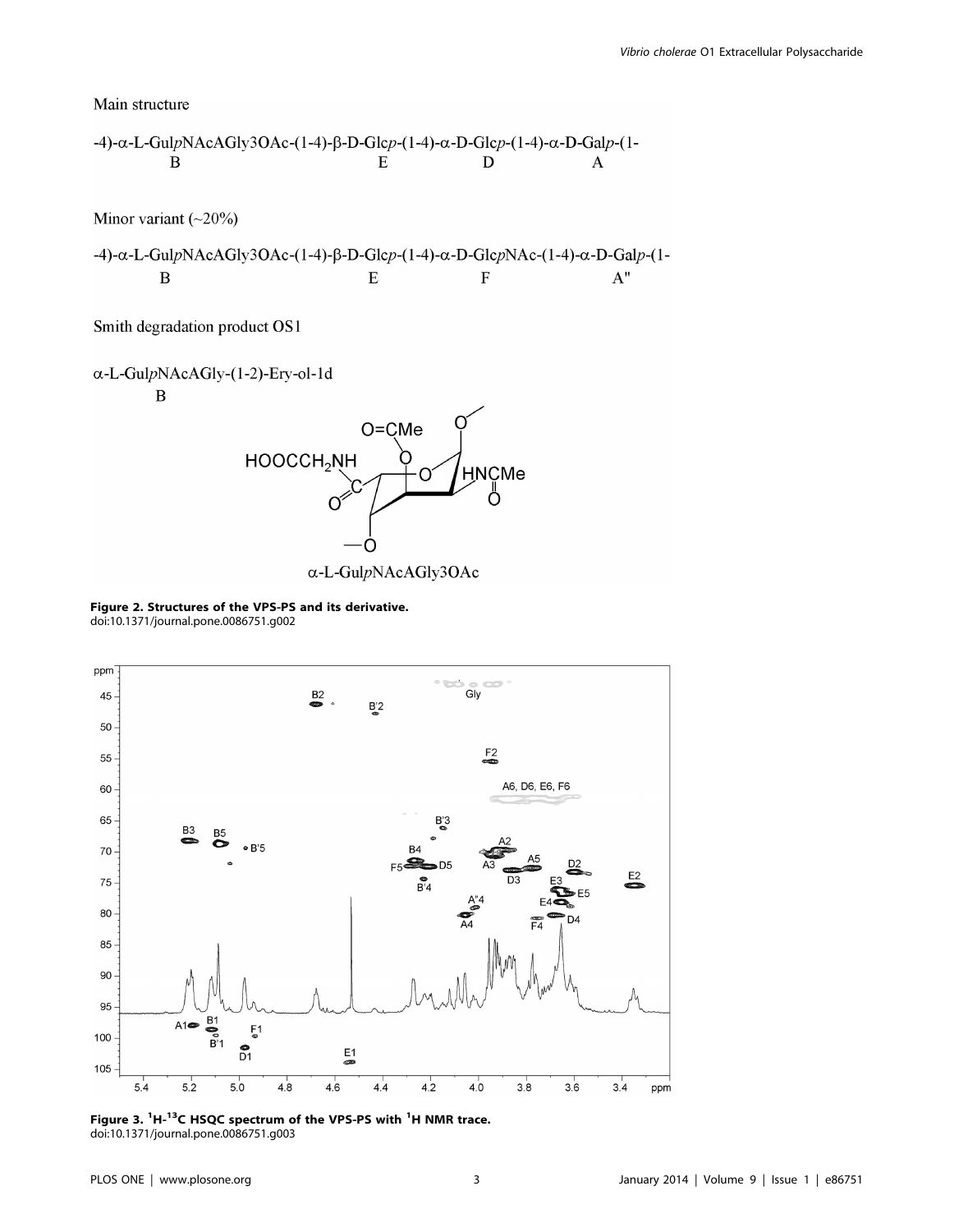| <b>Table 1.</b> <sup>1</sup> H and <sup>13</sup> C chemical shifts of the VPS-PS and its |  |  |  |  |
|------------------------------------------------------------------------------------------|--|--|--|--|
| derivatives.                                                                             |  |  |  |  |

|                          |   | $H/C-1$ | $H/C-2$    | $H/C-3$ |      | H/C-4 H/C-5 H/C-6 |            |
|--------------------------|---|---------|------------|---------|------|-------------------|------------|
| $\alpha$ -Gal A          | H | 5.19    | 3.91       | 3.93    | 4.06 | 3.77              | 3.77; 3.77 |
|                          | C | 97.9    | 69.6       | 70.3    | 80.2 | 72.5              | 61.4       |
| $\alpha$ -Gal <b>A</b> " | H | 5.20    | 3.91       | 3.98    | 4.01 | 3.77              | 3.77; 3.77 |
|                          | C | 99.5    | 69.6       | 70.0    | 78.8 | 72.5              | 61.4       |
| B                        | Η | 5.11    | 4.68       | 5.21    | 4.27 | 5.08              |            |
|                          | C | 98.5    | 46.1       | 68.2    | 71.3 | 68.6              | 172.2      |
| O-Deacylated <b>B</b>    | H | 5.09    | 4.44       | 4.15    | 4.22 | 5.10              |            |
|                          | C | 99.0    | 47.1       | 65.6    | 73.9 | 67.8              |            |
| α-GlcNAc F               | H | 4.93    | 3.95       | 3.93    | 3.76 | 4.28              | 3.84; 3.91 |
|                          | C | 99.6    | 55.4       | 70.3    | 80.6 | 72.2              | 61.4       |
| $\alpha$ -Glc <b>D</b>   | H | 4.97    | 3.60       | 3.86    | 3.68 | 4.21              | 3.85; 3.89 |
|                          | C | 101.5   | 73.2       | 72.9    | 80.1 | 72.3              | 61.4       |
| $\beta$ -Glc <b>E</b>    | H | 4.53    | 3.35       | 3.66    | 3.65 | 3.64              | 3.70; 3.87 |
|                          | C | 103.8   | 75.4       | 76.1    | 78.1 | 76.7              | 61.5       |
| Gly                      | H |         | 3.94; 4.10 |         |      |                   |            |
|                          | C | 175.5   | 43.0       |         |      |                   |            |
| <b>B, OS1</b>            | H | 5.18    | 4.34       | 3.97    | 4.18 | 4.82              |            |
|                          | C | 99.3    | 47.2       | 69.9    | 70.5 | 68.3              |            |
| Gly, OS1                 | H |         | 3.91; 3.99 |         |      |                   |            |
|                          | C |         | 43.4       |         |      |                   |            |

Spectra of the polysaccharide were recorded at 500 MHz, at 50 $^{\circ}$ C in D<sub>2</sub>O, OS1 at 25°C. Residue A" belongs to the structure with GlcNAc F, instead of Glc D. NAc signal in VPS-PS at 2.04/23.3 ppm; OAc at 2.19/22.0 ppm (H/C). doi:10.1371/journal.pone.0086751.t001

separates from the cells and crude biofilm matrix was isolated and processed as described below.

#### Preparation of the VPS

Biofilm cells were collected by centrifugation  $(5,000g, 4\degree C,$ 45 min). The supernatant was clarified with additional centrifugation (8,000 $\times$ g, 4°C, 45 min) and dialyzed for 2 days against distilled water containing 0.02% sodium azide. We used cellulose tubing MWCO 12–14 kDa, with repeated change of the water The dialyzed sample was lyophilized to give crude VPS extract (typical yield was 400 mg per 100 plates). This material was dissolved in water at about 1 mg/mL (it dissolves slowly, and the solution is viscous and turbid) and treated with DNAse, RNAse  $(37^{\circ}C, 24 h)$ , and then Proteinase K (pH 8 by TRIS-HCl buffer,  $37^{\circ}$ C, 48 h) lipopolysaccharide (LPS) was then removed by ultracentrifugation at 150 000 g for 3 h, solution dialyzed against water for 3 days, to give clear and not very viscous solution, which was lyophilized to give VPS. The yield from the material after enzymatic treatment was about 50%.

#### Preparation of the Polysaccharide Part of the VPS (VPS-PS)

VPS (50 mg) was dissolved in 37% HCl (2 mL) to give the clear solution a violet color. It was kept for 15 min at room temperature, poured into 100 mL of water and lyophilized. Dried material was washed with water; the precipitate was removed by centrifugation; and the solution passed through a Biogel P6 column to produce polymeric material. This contained VPS-PS and a small amount of the O-polysaccharide, which was removed by anion-exchange

chromatography on Hitrap Q column in a gradient of NaCl from 0 to 1 M in 1 h. The VPS-PS was eluted as a broad peak over 10 min and collected in 3 parts, each of which had the same purity and structure. The yield of the VPS-PS from VPS was about 50– 70%. A small amount of water-insoluble material was obtained, which we were able to partially dissolve in chloroform, with the rest soluble in DMSO.

#### General and Analytical Methods

NMR experiments were carried out on a Varian INOVA 500 MHz  $(^{f}H)$  spectrometer with 3 mm gradient probe at 25- $50^{\circ}$ C with acetone internal reference (2.225 ppm for <sup>1</sup>H and 31.45 ppm for  ${}^{13}$ C), using standard pulse sequences gCOSY (gradient COrrelation SpectroscopY), TOCSY (Total Correlation Spectroscopy) (mixing time 120 ms), NOESY (Nuclear Overhauser Effect Spectroscopy) (mixing time 300 ms), gHSQC (gradient Heteronuclear Single Quantum Coherence), and gHMBC (gradient Heteronuclear Multiple Bond Coherence) (100 ms long range transfer delay). AQ time was kept at 0.8– 1 sec for H-H correlations and 0.25 sec for HSQC. 256 increments were acquired for t1 in all 2D spectra, except 512 for gCOSY.

#### Chromatography

Gel chromatography was performed on a Sephadex G-15 column  $(1.5\times60$  cm) or a Biogel P6 column  $(2.5\times60$  cm) in pyridine-acetic acid buffer (4 mL:10 mL:1 L water), and monitored by refractive index detector (Gilson). Anion exchange chromatography was done on an Hitrap  $Q$  column  $(2\times5 \text{ mL})$ size, Amersham), with UV monitoring at 220 nm in a linear gradient of NaCl (0–1 M, 1 h) at the 3 mL/min. Fractions of 1 min were collected and additionally tested for carbohydrates, by spotting on an  $SiO_2$  TLC plate, dipping them in 5%  $H_2SO_4$  in EtOH and heating with a heat-gun. All fractions of interest were dried in a Savant drying centrifuge and <sup>1</sup>H spectra were recorded for each fraction without desalting. For 2D NMR, desalting was performed on a Sephadex G15 column.

#### Monosaccharide Analysis

Samples with added inositol standard were hydrolyzed with 3 M TFA at 120°C. Monosaccharides were converted to alditol acetates by conventional methods and identified by GC-MS on a Trace GC Ultra apparatus, coupled with a DSQ II Mass spectrometer (Thermo Scientific), and equipped with a TR-5MS capillary column (30 m $\times$ 0.25 mm ID $\times$ 0.25 µm film) with helium carrier gas, using a temperature gradient  $170^{\circ}$ C (3 min),  $250^{\circ}$ C at  $5^{\circ}$ C·min<sup>-1</sup> .

#### Methanolysis

A sample  $(< 0.5$  mg) in methanol  $(0.5$  mL) was cooled in dry ice and 0.05 mL of acetyl chloride was added, the vial closed and heated at  $90^{\circ}$ C for 3 h, dried and acetylated with 0.3 mL Ac<sub>2</sub>O -0.3 mL pyridine (30 min,  $90^{\circ}$ C), dried again using a stream of air, and analyzed by GC-MS on a Varian Saturn 2000 instrument (EIion trap) on a DB-17 capillary column, at a temperature gradient of  $170-270$ °C at  $4$ °C/min.

#### Determination of Absolute Configurations of Monosaccharides

To the polysaccharide sample  $(0.2 \text{ mg})$   $(R)$ -2-BuOH  $(0.2 \text{ mL})$ and acetyl chloride (0.02 mL) were added at room temperature, heated at  $90^{\circ}$ C for 2 h, dried by air stream, acetylated, analyzed by GC-MS as described above. Standards were prepared from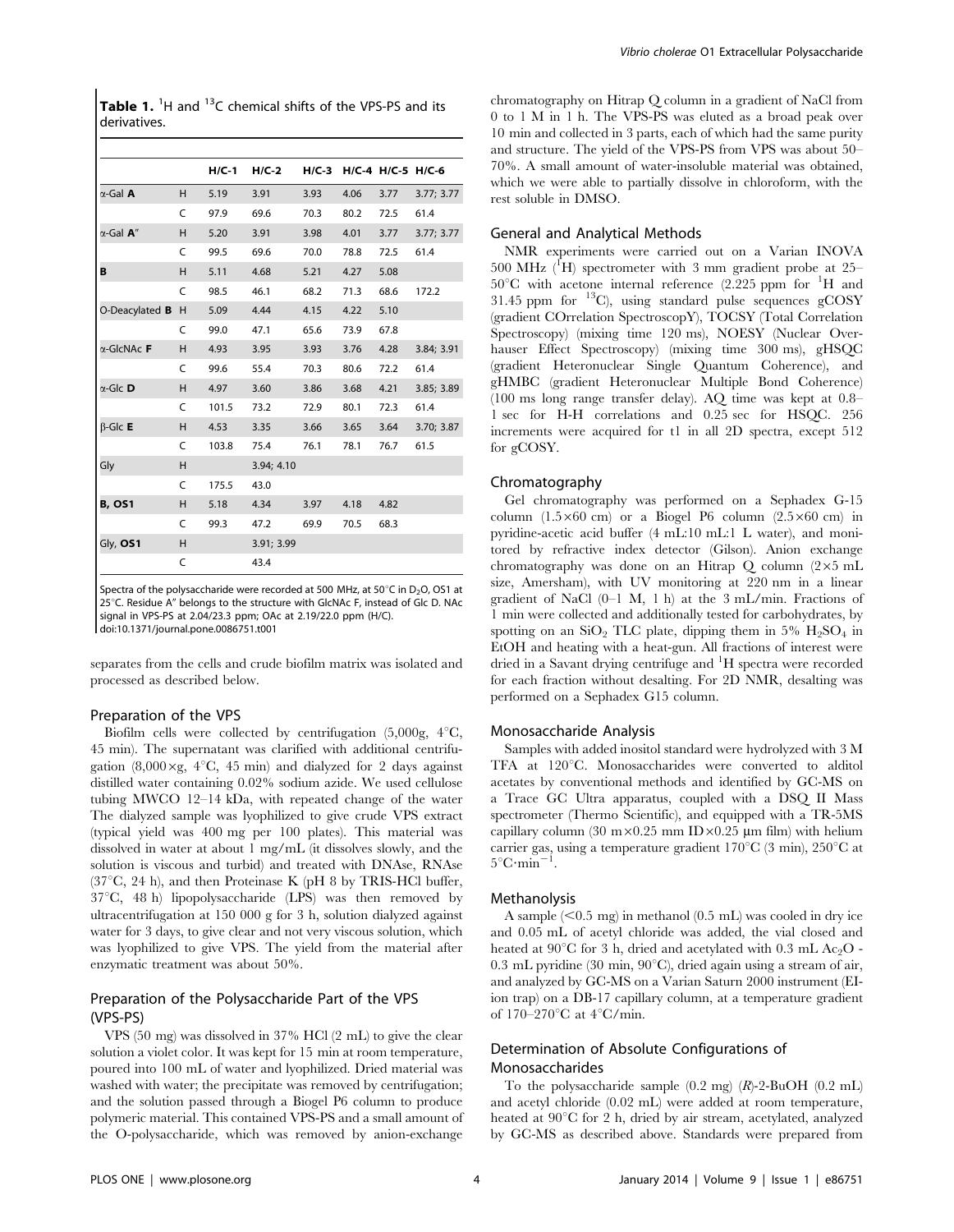

Figure 4. GC-MS profiles of acetylated methanolysis products selected for m/z 316 (oxonium ion from hexosaminouronic acid) of VPS-PS, ECA (ManNAcA), and O-PS from P. aeruginosa PA14 (GalNAcA). doi:10.1371/journal.pone.0086751.g004

monosaccharides of known configuration with  $(R)$ - and  $(S)$ -2-BuOH.

Periodate Oxidation VPS-PS (10 mg) was dissolved in water (2 mL) and NaIO4 (20 mg) was added. This solution was kept for 24 h. Ethylene glycol (0.2 mL) and the excess NaBD4 were added, with the solution kept for 1 h, treated with 0.2 mL of AcOH, and desalted on a Sephadex G-15 column. The product was hydrolyzed with  $2\%$  AcOH 2 h at 100°C, and desalted on a Sephadex G-15 column to give OS1.

#### Results

#### Preparation and Properties of the VPS and its Polysaccharide Part, VPS-PS

VPS was first identified and characterized in a rugose variant of V. cholerae A1552R [25]. This rugose variant has enhanced capacity to produce VPS and we have utilized A1552R to gain a better understanding of the chemical structure of the VPS.

The Vibrio cholerae rugose variant and an isogenic strain lacking vps gene clusters vps-I and vps-II  $(\Delta$ -VPS) were grown in a chemically defined medium which did not contain HMW carbohydrates. The crude extracellular (EC) material was recov-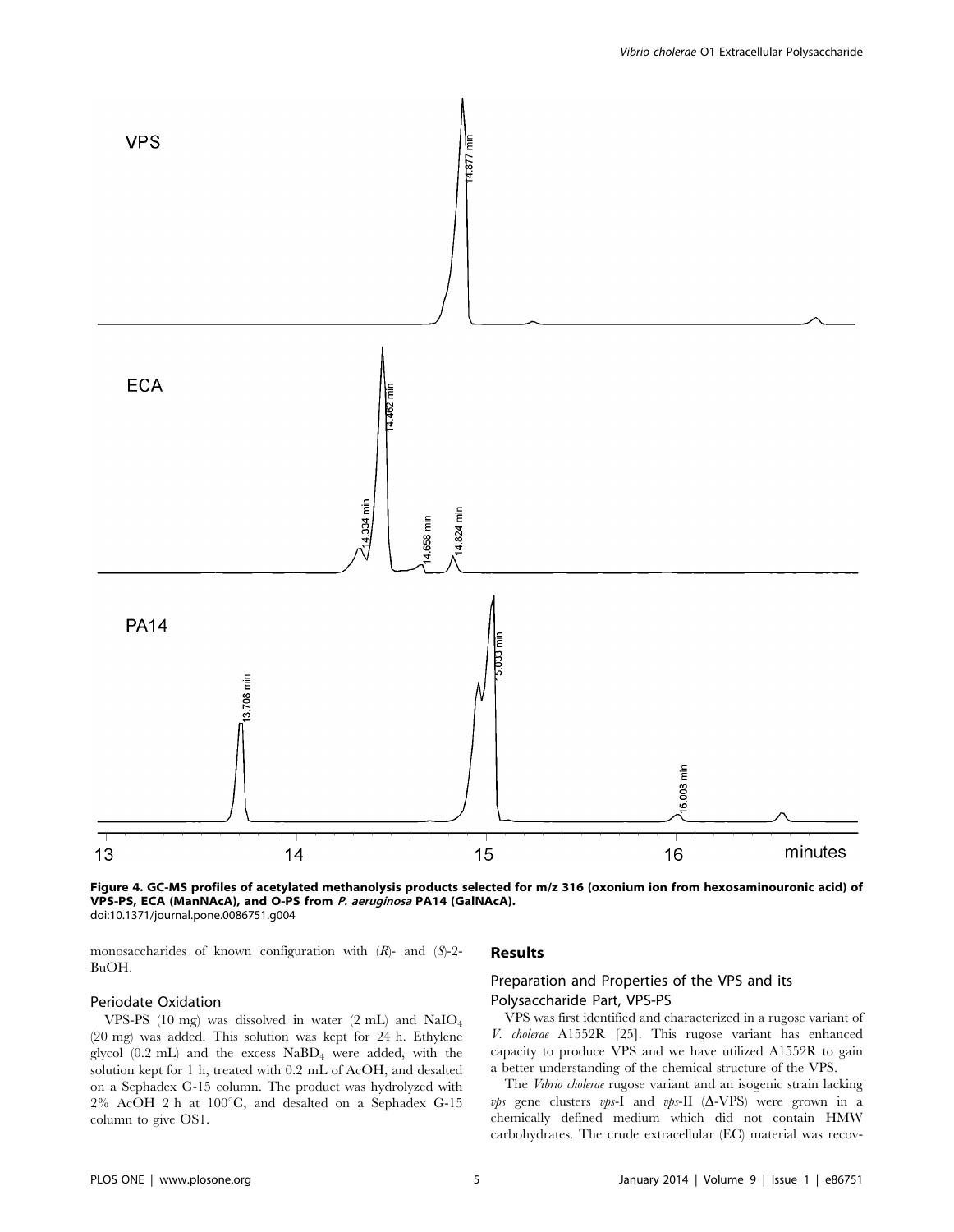





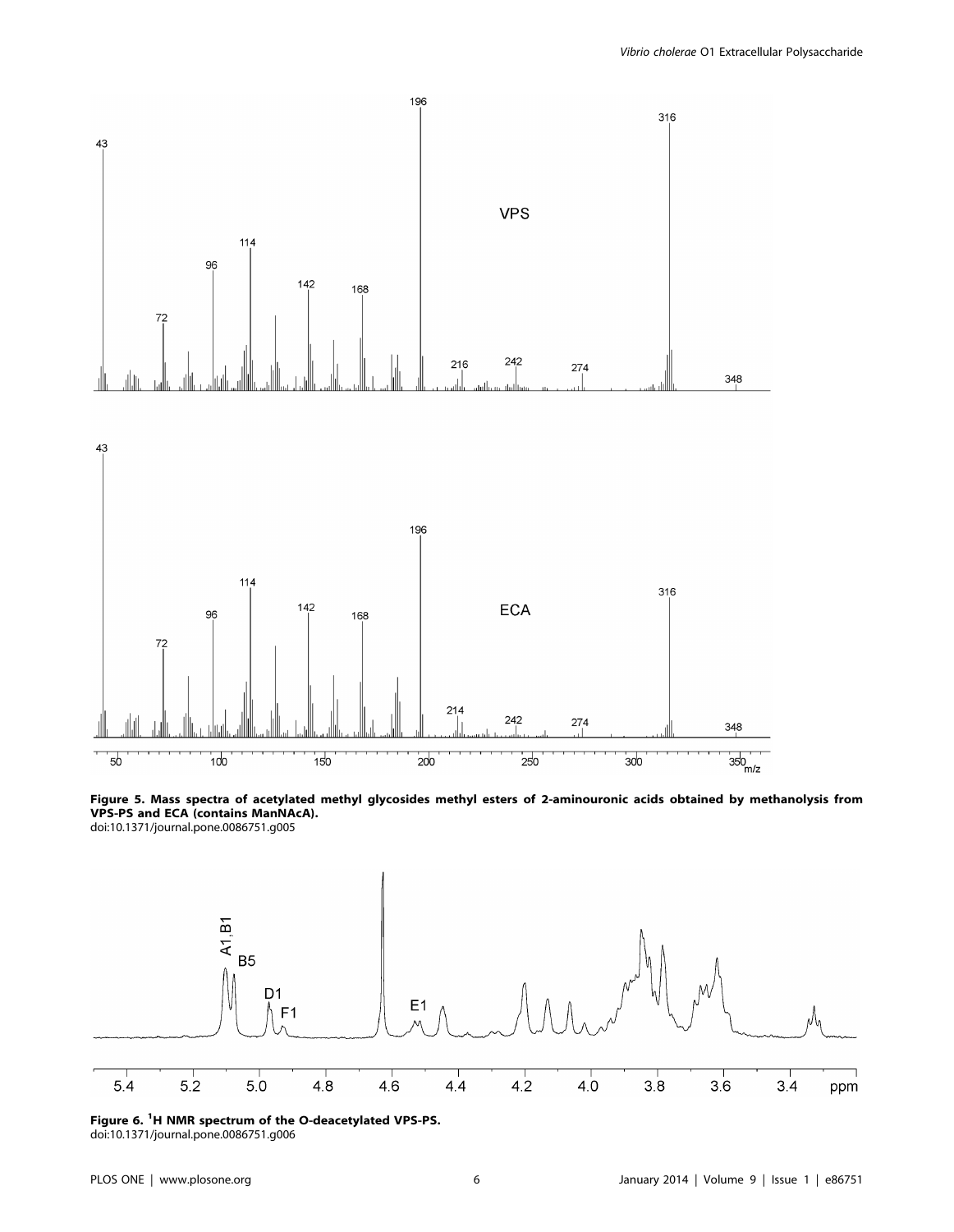

Figure 7. Positive mode MS-MS spectra of the VPS-PS (top) and O-deacylated VPS-PS (bottom). doi:10.1371/journal.pone.0086751.g007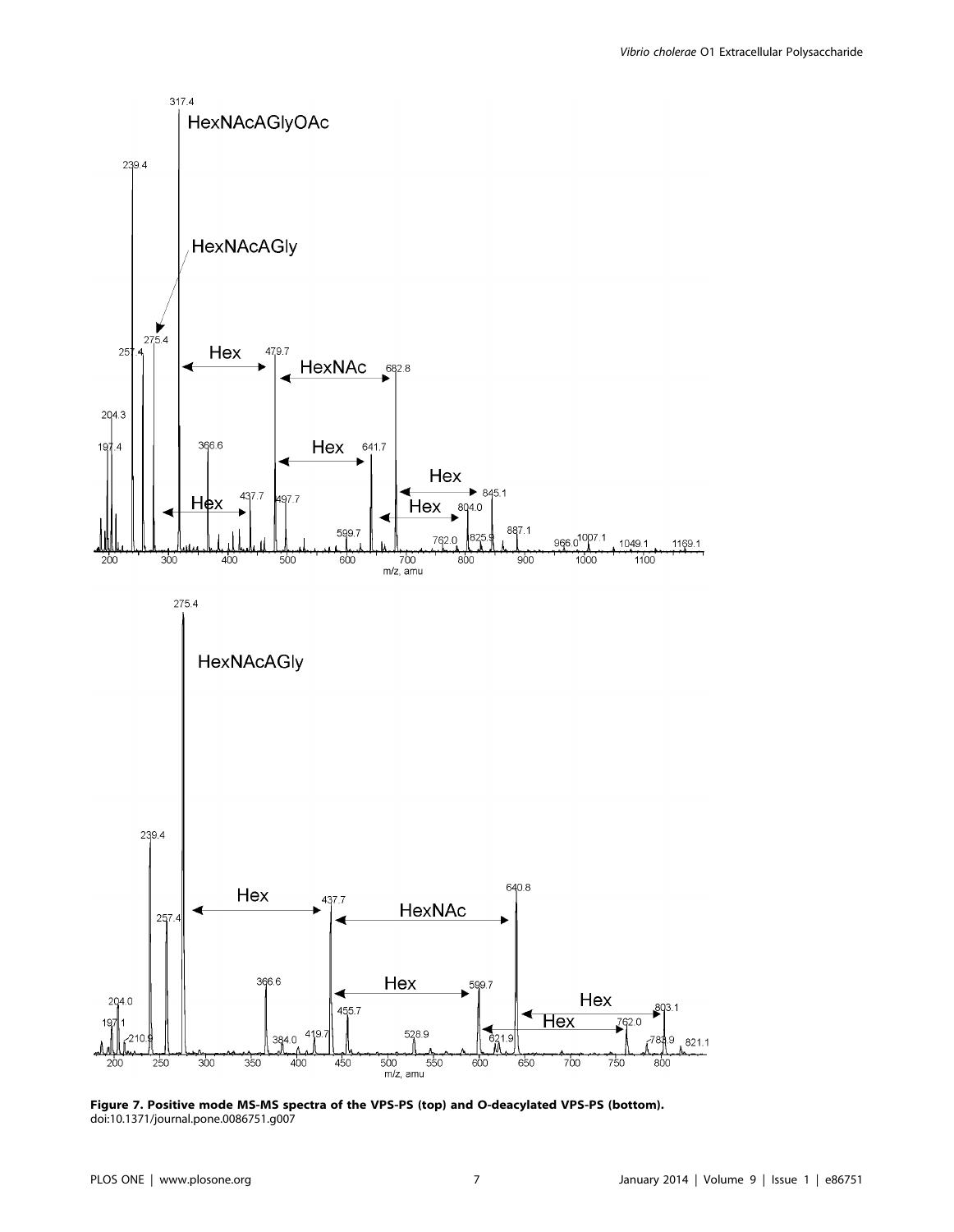ered from the biofilm matrix. Aqueous solutions of the crude EC material of the rugose strain were very viscous, 100 mg of the material dissolved in 50 mL of water produced gel-like solution. The viscosity of a corresponding sample from the  $\Delta$ -VPS strain was much less pronounced. Crude r-VPS had a higher carbohydrate/protein ratio than the corresponding  $\Delta$ -VPS sample (~20) and  $\sim$ 2  $\mu$ g carbohydrate per 1  $\mu$ g of protein (in Glc/BSA equivalents), respectively). UV measurements (260 and 280 nm) of the non-dialyzable extracellular material indicated that the protein-nucleic acid content was about 30%. NMR spectra of the whole high-molecular mass extracellular material showed signals characteristic for proteins, lipids, and nucleic acids. No significant signals of the anomeric protons of sugars (4.5–6 ppm) were observed in <sup>1</sup> H NMR spectra at neutral, acidic or basic pH (Fig. 1). Monosaccharide analysis showed the presence of  $\sim 20\%$  glucose and 10–15% galactose, as well as small amounts of LD-heptose (indicating the presence of LPS), glucosamine, and perosamine. To remove nucleic acids and proteins, a dialyzed extracellular material was treated with DNAse, RNAse, and then Proteinase K. LPS was removed by ultracentrifugation, the transparent and colorless solution was dialyzed and lyophilized, with the overall yield of the VPS at about 50 to 80% of the starting crude material.

The resulting VPS material showed no sugar signals in <sup>1</sup>H NMR spectrum in  $D_2O$  at temperatures up to 50<sup>°</sup>C (Fig. 1). NMR spectra of the whole high-molecular mass extracellular material contained a complex mixture of signals, but clearly did not include sugar anomeric signals. The DMSO solution was extremely viscous, and also showed no meaningful NMR signals.

Several methods (ultracentrifugation, gel chromatography, anion-exchange chromatography, mild acid or base hydrolysis, 48% HF, EDTA treatment) were tried in order to isolate the polysaccharide part of the VPS so that it could be used for further analysis, all with no success. Alkaline treatment produced a small amount of partially depolymerized VPS-PS (polysaccharide part of VPS), which was initally used for the structural analysis. Occasionally, it was found that treatment of the VPS with 37% HCl at room temperature for a short time releases a polysaccharide VPS-PS, suitable for NMR analysis.

VPS-PS was additionally purified by anion-exchange chromatography to remove minor impurities of the typical V. cholerae O1 LPS O-chain. VPS-PS was eluted along a NaCl gradient, resulting in several broad peaks. Three fractions were collected. Each of the fractions had identical NMR spectra, and probably differed in molecular mass. Monosaccharide analysis of the VPS-PS showed the presence of glucose, galactose, and a smaller amount of glucosamine. All these monosaccharides had a D-configuration, determined by GC of 2-butyl glycoside acetates.

VPS-PS structure was analyzed using 2D NMR spectroscopy. Four major monosaccharide spin-systems were identified in the spectra. Three of them belonged to  $\alpha$ -Gal,  $\alpha$ -Glc and  $\beta$ -Glc (Figs. 1–3, Table 1). The fourth monosaccharide had an aminogroup at position 2 (C-2 signal at 46.1 ppm) and no H-6 protons. In HMBC spectrum its H-4 and H-5 showed correlations with a carbonyl carbon signal (Table 1), indicating that it was an uronic acid. Intraring vicinal proton coupling constants were all  $\leq$  3 Hz in this monosaccharide. High-field position of the C-2 signal together with all small proton couplings indicated that it was a 2-acetamido-2-deoxy-a-guluronic acid. There was no standard available for the direct identification of this monosaccharide, however, it was shown to be different from mannosaminouronic acid (from enterobacterial common antigen, ECA, [28]) and galactosaminouronic acid (from P. aeruginosa PA14 O-specific polysaccharide [29]) by GC of acetylated methanolysis products (Fig. 4). Mass spectra of the derivatives of all aminouronic acids were identical (Fig. 5).

The H-3 signal of the aminoguluronic acid residue B was shifted to the low-field (5.21 ppm), due to the O-acetylation at O-3. A minor variant of the non-O-acetylated residue B was also observed in the spectra. The O-acetyl signal was observed at 2.19/22.0 ppm  $(H/C)$ .

The HSQC spectrum of the VPS-PS contained a set of nonsugar signals at  $3.9-4$  ppm  $(H)/43.4$  ppm  $(C)$ , correlating to a carbonyl signal at 175.5 ppm. Position of these signals indicate a glycine spin system. Glycine was linked to GulNAcA by the amide linkage between GulNAcA C-6 and Gly N-2, which was confirmed by the observation of the HMBC correlation between Gly H-2 and GulNAcA C-6 at 172.2 ppm. The presence of an amide was also confirmed by the recording of the HSQC spectra at different pH (3, 5 and 9), which showed that GulNAcA signals were not sensitive to acidity and, consequently, its carboxyl group cannot ionize due to amidation.

The sequence of the monosaccharides was determined using NOESY data, where the following correlations were observed: A1:B4; B1:E3,4,5; D1:A4; E1:D4, indicating the sequence as shown on Fig. 2. The  $\beta$ -Glc residue E had overlapping protons 3,4,5; thus, NOE or HMBC could not be used to determine its substitution. Selection between possible substitution at O-3 or O-4 was based on the fact that a non-substituted C-4 signal of  $\beta$ -Glc should be around 70 ppm, and there was no such signal in the spectra. Consequently,  $\beta$ -Glc E was substituted at O-4.

The <sup>1</sup>H NMR spectra of VPS-PS contained several small signals in the anomeric region (Fig. 3). Also, several smaller O-and Nacetate signals were visible (not shown). Deacylation of the VPS-PS with ammonia  $(24\% \text{ NH}_4\text{OH}, 25\degree\text{C}, 16 \text{ h})$  led to the disappearance of nearly all minor signals (Fig. 6). However, some signals remained and were identified as belonging to a structural variant, in which  $\alpha$ -Glc D was replaced by  $\alpha$ -GlcNAc F. This variant constituted about 20% of the total structure.

Positive and negative mode ESI-MS analysis of the whole VPS-PS showed no peaks, indicating the polymeric nature of VPS-PS. In the high orifice voltage MS-MS spectrum of VPS-PS (Fig. 7) a major peak of HexNAcAGlyOAc at m/z 317.4 was observed. A series of higher mass signals was observed which corresponded to an addition to HexNAcAGlyOAc of a hexose, and then another hexose or N-acetylhexosamine (corresponding to variants with Glc D or GlcNAc F), continuing with another hexose. The same sequence was observed in the MS-MS spectrum of the Odeacylated VPS-PS, except that it lacked the O-acetate (HexNAcAGly at m/z 275.4).

Periodate oxidation of the VPS-PS produced a glycoside OS1 (Fig. 2), containing a-GulNAcAGly and erythritol (NMR data in Table 1). O-Acetate was mostly lost during the treatment.

Assignment of the signals was confirmed by  $^{13}$ C spectra calculations [30], with  $\alpha$ -D-GalNAcA or  $\alpha$ -L-GalNAcA used, instead of  $\alpha$ -GulNAcA. Chemical shifts for units A, D, and E showed good agreement with experimental data when  $\alpha$ -L-GalNAcA was used, except for C-1 of  $\alpha$ -Gal, which had an experimental chemical shift of 97.9 ppm and calculated chemical shift at 100.1 ppm (2.2 ppm deviation). With the use of  $\alpha$ -D-GalNAcA for calculation this deviation increased to 3.6 ppm. Furthermore, the use of a-D-GalNAcA produced a large error for E-4, which was 2 ppm off. This points to a most probable Lconfiguration of GulNAcA, which would be also expected considering possible biosynthesis of L-GulNAcA from D-Man-NAcA by inversion of its C-5.

Cleavage of the VPS using concentrated HCl produced a minor amount of the precipitate, which was partially dissolved in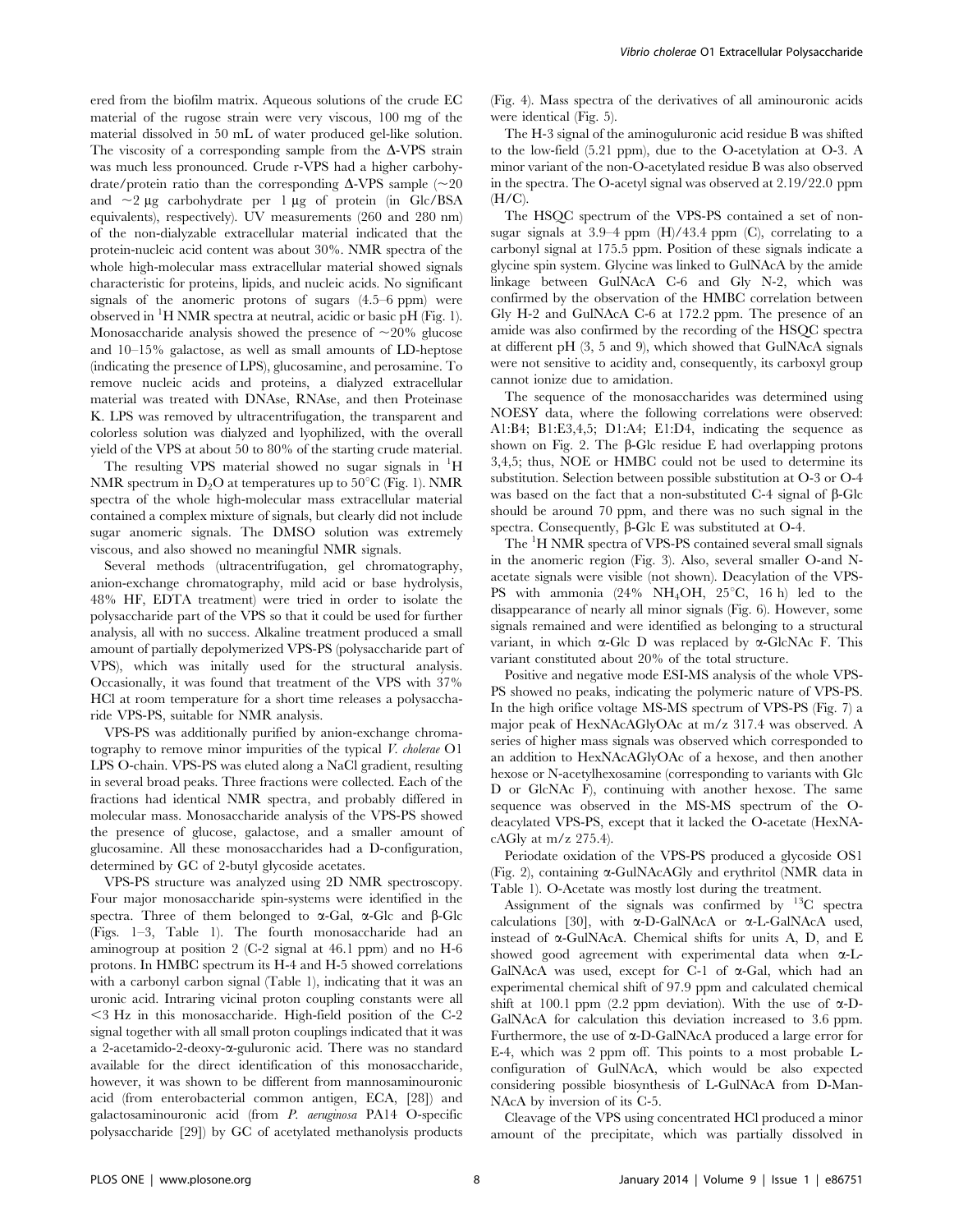chloroform and the rest in DMSO. However, NMR spectra of these compounds were not informative. They contained large signals of fatty acids and messy small signals elsewhere. GC analysis of methanolysis products of the precipitate led to the identification of C16,  $\Delta$ -C16, C18, and  $\Delta$ -C18 acids. Acetylated methanolysate contained additionally derivatives of the monosaccharides found in VPS-PS, but no acetylated hydroxy-fatty acids. MALDI mass spectrum of the precipitate showed two major peaks at m/z 730 and 758. The mass difference of 28 indicated that signals belong to a lipid  $(2\times\text{CH}_2)$  extension of fatty acids, due to the replacement of C16 to C18). The nature of this lipid remains unknown.

#### Discussion

V. cholerae forms biofilms during aquatic and intestinal stages of its life cycles. Biofilms gain their structure and integrity, in part, from the exopolysaccharide VPS. We have previously isolated VPS, performed initial glycosyl composition and linkage analyses, and identified the gene clusters required for VPS biosynthesis. However, chemical structure of VPS has remained elusive due to difficulties in obtaining its NMR spectra. In this study, we report the chemical structure of VPS, and describe a reliable method for the isolation of VPS from the extracellular material produced by V. cholerae.

While *V. cholerae* biofilm matrix contains proteins, nucleic acids, lipids, and LPS, VPS-PS is clearly its main component, constituting more than 50% of the material by mass. Lipids released from VPS by HCl treatment were obtained in small amounts. VPS-PS showed no signals in the NMR spectra, until its release with HCl. What actually happens during HCl treatment remains unclear, as well as the nature of the non-carbohydrate part of the VPS and its bond to the VPS-PS. All fractions of sizeexclusion chromatography separation of HCl-treatment products were tested by NMR and no components that could be released from the VPS-PS was found. VPS-PS spectra contained no visible signals of reducing monosaccharides, thus it was not significantly depolymerized. Although it seems a harsh treatment, concentrated HCl caused no observable degradation of the polysaccharide.

VPS-PS contains a novel monosaccharide, 2-acetamido-2 deoxy-L-guluronic acid, which is present in the polymer as its amide with glycine - another unusual component of natural

#### References

- 1. Faruque SM, Albert MJ and Mekalanos JJ (1998) Epidemiology, genetics, and ecology of toxigenic Vibrio cholerae. Microbiology and molecular biology reviews : MMBR 62: 1301–1314.
- 2. Kaper JB, Morris JG, Jr., Levine MM (1995) Cholera. Clin Microbiol Rev 8: 48–86.
- 3. Alam M, Sultana M, Nair GB, Sack RB, Sack DA, et al. (2006) Toxigenic Vibrio cholerae in the aquatic environment of Mathbaria, Bangladesh. Appl Environ Microbiol 72: 2849–2855.
- 4. Faruque SM, Biswas K, Udden SM, Ahmad QS, Sack DA, et al. (2006) Transmissibility of cholera: in vivo-formed biofilms and their relationship to infectivity and persistence in the environment. Proc Natl Acad Sci U S A 103: 6350–6355.
- 5. Broza M, Gancz H, Halpern M, Kashi Y (2005) Adult non-biting midges: possible windborne carriers of Vibrio cholerae non-O1 non-O139. Environmental Eicrobiology 7: 576–585.
- 6. Halpern M, Broza YB, Mittler S, Arakawa E and Broza M (2004) Chironomid egg masses as a natural reservoir of Vibrio cholerae non-O1 and non-O139 in freshwater habitats. Microbial Ecology 47: 341–349.
- 7. Huq A, Colwell RR, Chowdhury MA, Xu B, Moniruzzaman SM, et al. (1995) Coexistence of Vibrio cholerae O1 and O139 Bengal in plankton in Bangladesh. Lancet 345: 1249.
- 8. Huq A, Huq SA, Grimes DJ, O'Brien M, Chu KH, et al. (1986) Colonization of the gut of the blue crab (Callinectes sapidus) by Vibrio cholerae. Appl Environ Microbiol 52: 586–588.

polysaccharides. 2-Acetamido-2-deoxy-L-guluronic acid could be biosynthesized from 2-acetamido-2-deoxy-D-mannuronic acid by the enzymatic inversion of C-5 configuration, like it happens in the conversion of D-mannuronic acid into L-guluronic acid in alginate biosynthesis [31], or D-glucuronic conversion to L-iduronic in heparin-like polymers [32]. Interestingly, one of the  $vps$  gene cluster genes (vpsB/VC0918) encodes a protein predicted to function as UDP-glucose/GDP-mannose dehydrogenase, which catalyzes formation of UDP-glucuronic acid or GDP-mannuronic acid. This is in good agreement with the presence of the acidic sugar GulNAcA in the VPS structure. Two genes involved in vps biosynthesis operon -  $vbsC$  (VC0919) and  $vbsG$  (VC0923) - are predicted to encode serine acetyltransferase-related proteins that may be involved in VPS O-acetylation. The presence of GlcNAc is consistent with our previous report showing that VPS could be stained with a Cy3-labeled wheat germ agglutinin, which recognizes GlcNAc [33].

Different structures of capsular polysaccharides have been reported for two strains of V. cholerae: O139 ([34–36] and NRT36S [37]. Of these two examples, O139 CPS consists of the components of the LPS O-chain, but NRTC36S CPS has some properties common with VPS-PS, in that it contains uronic acids and is O-acetylated.

Humans ingest V. cholerae biofilms as part of the pathogen's normal transmission route. The presence of the VPS in these biofilms may influence progression of the disease, and/or development of an immune response against *V. cholerae*. Thus, characterization of the complete chemical structure of VPS and better understanding of VPS biosynthesis could lead to development of inhibitors of biofilm formation and, thus, reduce transmission of the pathogen.

#### Acknowledgments

Authors thank mass spectrometry group of NRC for obtaining mass spectra.

#### Author Contributions

Conceived and designed the experiments: EV FHY JF IS. Performed the experiments: EV JF IS. Analyzed the data: FHY EV JF IS. Contributed reagents/materials/analysis tools: TG. Wrote the paper: EV FHY JF IS.

- 9. Huq A, Small EB, West PA, Huq MI, Rahman R, et al. (1983) Ecological relationships between Vibrio cholerae and planktonic crustacean copepods. Appl Environ Microbiol 45: 275–283.
- 10. Huq A, Xu B, Chowdhury MA, Islam MS, Montilla R, et al. (1996) A simple filtration method to remove plankton-associated Vibrio cholerae in raw water supplies in developing countries. Appl Environ Microbiol 62: 2508–2512.
- 11. Colwell RR, Huq A, Islam MS, Aziz KM, Yunus M, et al. (2003) Reduction of cholera in Bangladeshi villages by simple filtration. Proc Natl Acad Sci U S A 100: 1051–1055.
- 12. Matz C, McDougald D, Moreno AM, Yung PY, Yildiz FH, et al. (2005) Biofilm formation and phenotypic variation enhance predation-driven persistence of Vibrio cholerae. Proc Natl Acad Sci U S A 102: 16819–16824.
- 13. Tamayo R, Patimalla B, Camilli A (2010) Growth in a biofilm induces a hyperinfectious phenotype in Vibrio cholerae. Infect Immun 78: 3560–3569.
- 14. Yildiz FH, Visick KL (2009) Vibrio biofilms: so much the same yet so different. Trends Microbiol 17: 109–118.
- 15. Flemming HC, Wingender J (2010) The biofilm matrix. Nature reviews Microbiology 8: 623–633.
- 16. Hentzer M, Teitzel GM, Balzer GJ, Heydorn A, Molin S, et al. (2001) Alginate overproduction affects Pseudomonas aeruginosa biofilm structure and function. J Bacteriol 183: 5395–5401.
- 17. Byrd MS, Sadovskaya I, Vinogradov E, Lu H, Sprinkle AB, et al. (2009) Genetic and biochemical analyses of the Pseudomonas aeruginosa Psl exopolysaccharide reveal overlapping roles for polysaccharide synthesis enzymes in Psl and LPS production. Mol Microbiol 73: 622–638.